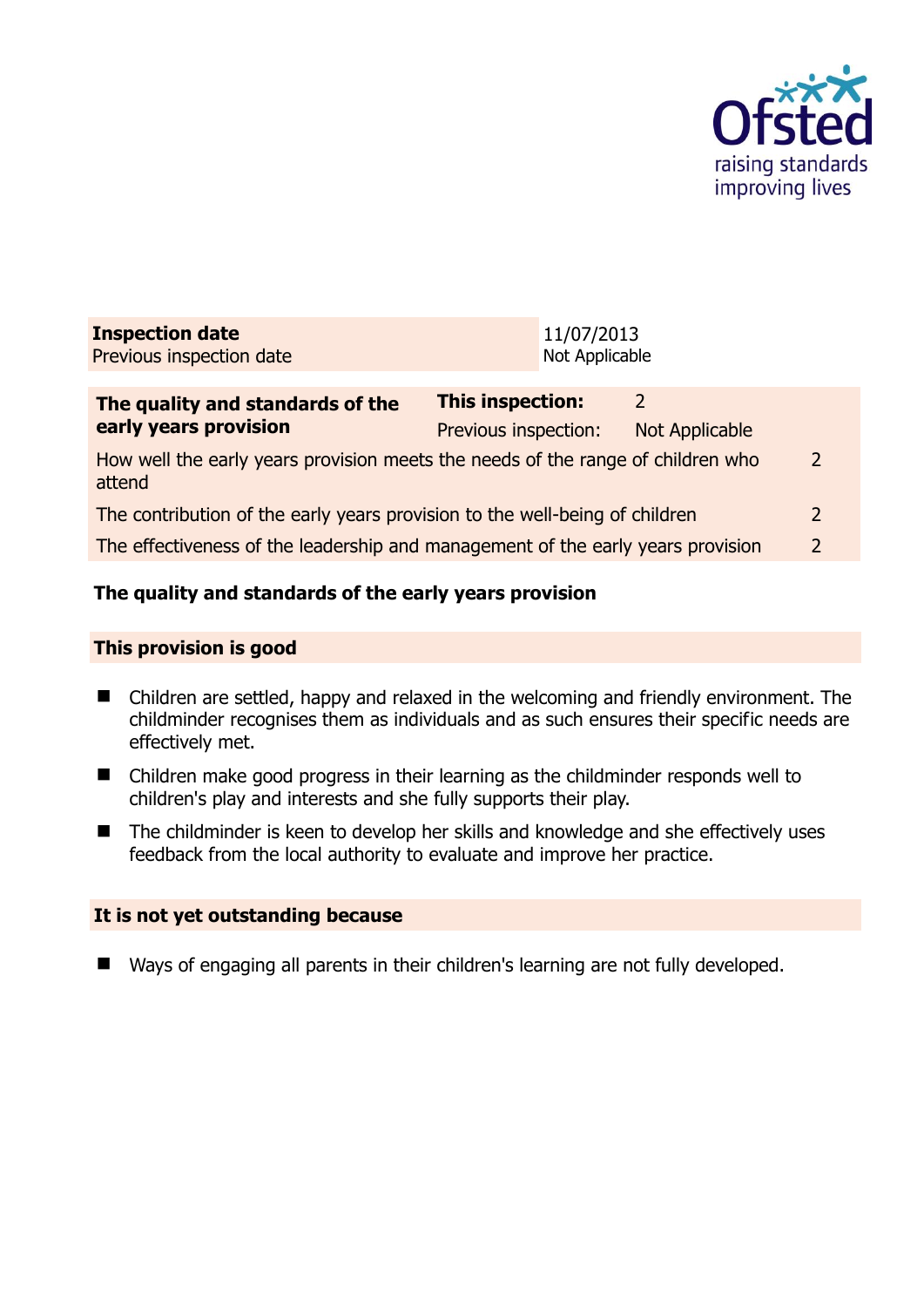## **Information about this inspection**

Inspections of registered early years provision are:

- scheduled at least once in every inspection cycle the current cycle ends on 31 July 2016
- scheduled more frequently where Ofsted identifies a need to do so, for example where provision was previously judged inadequate
- **•** brought forward in the inspection cycle where Ofsted has received information that suggests the provision may not be meeting the legal requirements of the Early Years Foundation Stage or where assessment of the provision identifies a need for early inspection
- **•** prioritised where we have received information that the provision is not meeting the requirements of the Early Years Foundation Stage and which suggests children may not be safe
- scheduled at the completion of an investigation into failure to comply with the requirements of the Early Years Foundation Stage.

The provision is also registered on the voluntary and compulsory parts of the Childcare Register. This report includes a judgment about compliance with the requirements of that register.

## **Inspection activities**

- $\blacksquare$ The inspector reviewed documents presented by childminder and briefly sampled policies and records relating to the Early Years Foundation Stage.
- The inspector held discussions with the childminder and observed her interaction with the children.
- The views of several parents were obtained from questionnaires they had completed.

## **Inspector**

Sharon Henry

## **Full Report**

## **Information about the setting**

The childminder registered in 2011. She lives with husband and their two children in Leyton within the London Borough of Waltham Forest. The front room and one bedroom of the home are used for childminding purposes. The childminder is registered on the Early Years Register and both the compulsory and voluntary parts of the Childcare Register. She currently cares for one child in the early years age range.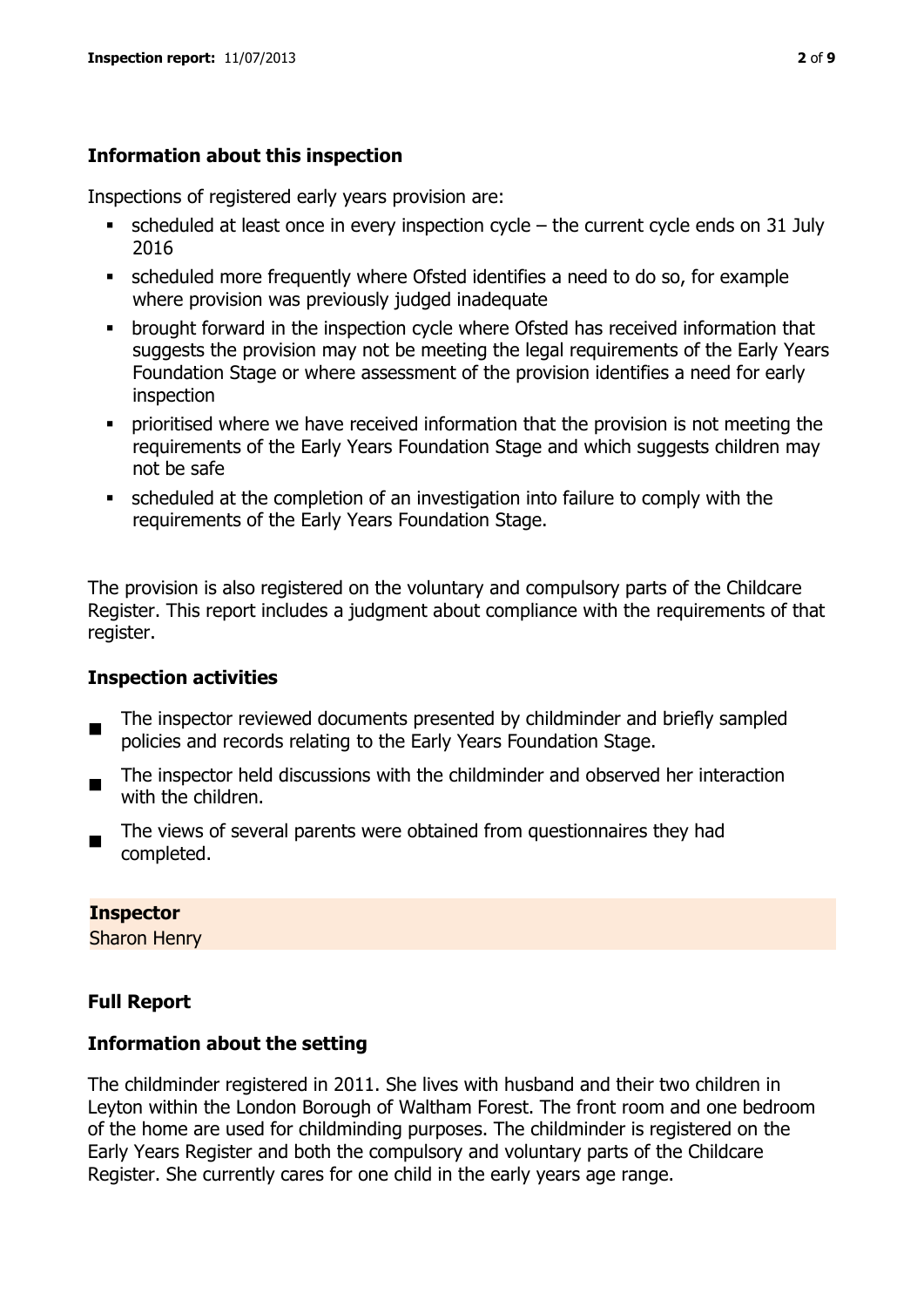## **What the setting needs to do to improve further**

### **To further improve the quality of the early years provision the provider should:**

■ enhance ways to further engage all parents in their children's learning through extending opportunities for them to actively contribute to their child's learning at the setting and at home.

### **Inspection judgements**

## **How well the early years provision meets the needs of the range of children who attend**

Children are happy and content with the childminder and good relationships are evident. The childminder has an effective knowledge and understanding of the Early Years Foundation Stage and uses this to ensure children's learning and development is given a high priority. She has a comprehensive understanding of each child's abilities, which enables her to provide purposeful play experiences to support their learning successfully. All children make good progress towards their early learning goals because they are provided with a variety of interesting play based activities. The childminder plans activities daily for the children, taking into account their interests and makes regular observations of their progress. She uses these observations to assess their achievements and plan for their next steps in learning well.

Children learn a range of useful skills and attitudes that prepare them effectively for the next stage in their learning and for school. For example, children are confident speakers, independent in their self-care and quickly develop friendships. Children's self-esteem is raised as the childminder spends her time directly interacting and supporting their play. The children benefit from the value she places on them and her positive interaction with them. The childminder encourages children's language skills through effective interaction. She models good language as they attempt to copy sounds and words without discouraging their efforts so that they can use their growing skills confidently. Children's early literacy skills are developing well. They enjoy looking at books and talking about what they see as they share stories with the childminder. Children begin to be problem solvers as they confidently operate simple equipment, such as 'push and play' or 'pop-up' toys. They learn about and begin to use numbers in their play.

The childminder provides a range of stimulating activities and social activities, such as visits to rhymes and story sessions. The childminder and children talk about the different shapes and colours of the dried pasta the children are playing with. This promotes children's recognition and understanding of matching and sorting, which supports their mathematical development. The childminder encourages children's creative skills when they join in with art and craft activities, play musical instruments or sing along to their favourite tunes. Children enjoy using tools, such as rolling pins when playing with the play dough and use shape cutters to create different designs. The childminder extends the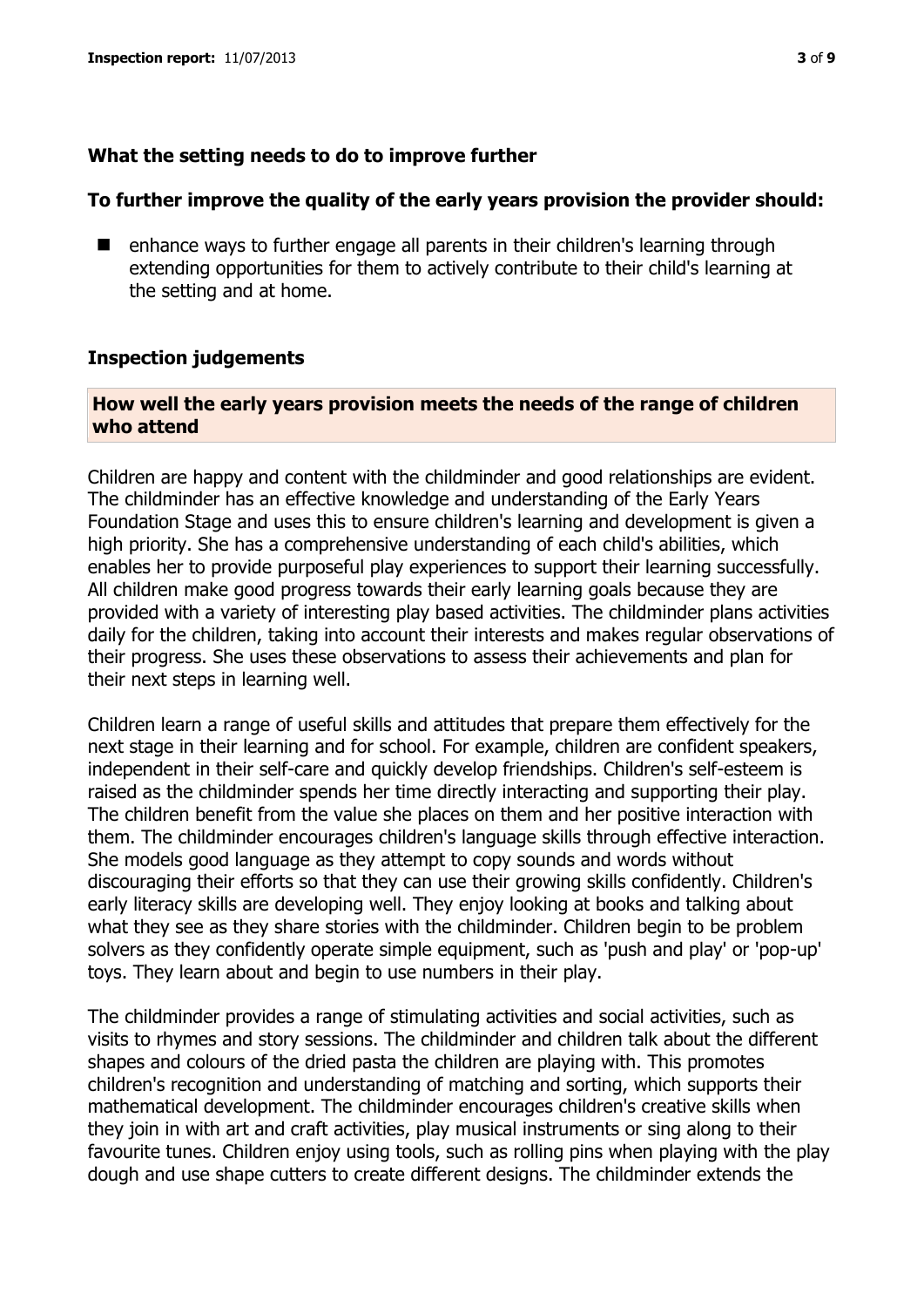#### **The contribution of the early years provision to the well-being of children**

The childminder provides a warm, welcoming, comfortable and homely environment in which children settle quickly and confidently. Children spend their time in a well organised environment, which stimulates them to explore and learn. The childminder organises her day well. As a result, children benefit from a good range and balance of interesting activities that supports their all-round development. The childminder has a good range of toys and resources that provide children with ample play opportunities in all areas of learning. She allows children to direct their own play but always stays on hand to offer suggestions or give advice. Children feel confident enough to decide for themselves if they want to follow any suggestions that the childminder makes. This enhances children's learning and develops their abilities as they play and enjoy themselves. They also attend toddler groups, which extends their play experiences and supports their social skills. The setting is inclusive as the childminder values each child's individuality. She shows a belief that all children are able to build on skills that they bring to her setting. Children demonstrate secure attachments to the childminder, which promotes their well-being and independence. Children are confident and self-assured which motivates them to explore and investigate. The childminder demonstrates respect and empathy, which supports children's personal, social and emotional development well.

Children develop a good awareness of a healthy lifestyle as the childminder has good procedures to promote children's good health. She encourages parents to provide a healthy lunch for their children and she stores food appropriately. Fresh drinking water is readily available for children and they help themselves from their own cups, which encourages their independence. Children enjoy a range of outdoor activities that support their physical and emotional and social development. For example, they make good use of local resources, such as parks, children centres and the library. There are rigorous policies and procedures in place to ensure that children are treated appropriately should they have minor accidents. The medication procedure is robust and includes a system to record parents' written guidance and consent. Children learn about how to keep safe, for example by practising road safety when they are on outings and through gentle reminders of not to run inside, in case they fall.

#### **The effectiveness of the leadership and management of the early years provision**

The childminder effectively promotes and safeguards children's welfare. She has a good understanding of her responsibilities in protecting children from harm. For example, the childminder has a good awareness of potential signs and symptoms that would raise her concerns and the procedures to follow in the event of such concerns arising. All adults living on the premises complete appropriate checks and the childminder supervises any visitors to the home. This means that she puts in place good precautions to protect children from harm. The childminder maintains a good range of documentation, policies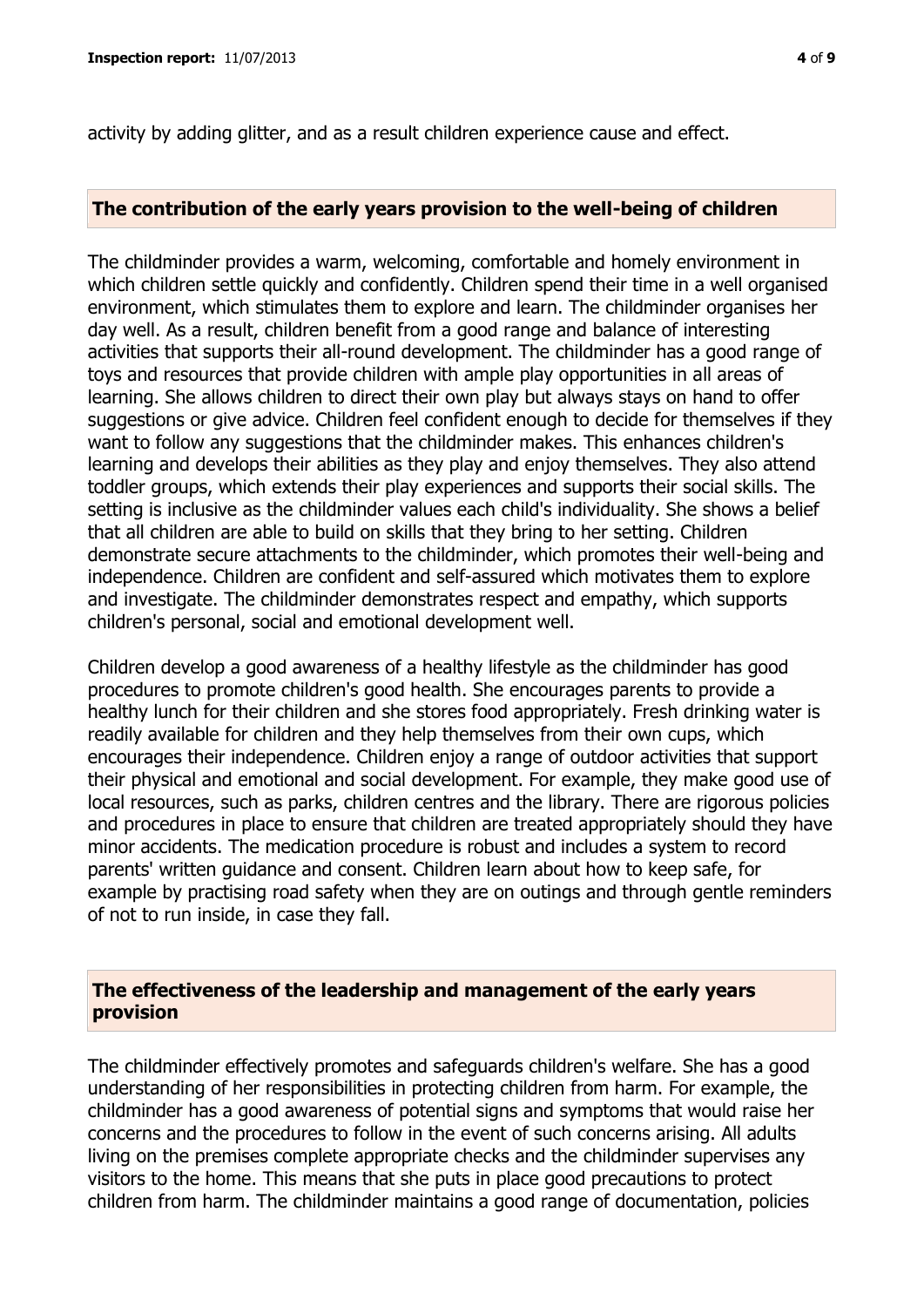and procedures to ensure that she meets requirements. This contributes to the safe and efficient management of the setting. For example, her written policies clearly outline how she safeguards children, manages their behaviour, deals with complaints and promotes equality. The childminder provides a safe and clean learning environment for children to play. She effectively manages this because she carries out regular safety checks, conducts detailed risk assessments and adopts effective cleaning routines.

High emphasis is put on partnership with parents, which has a positive impact on children's overall well-being. When a child starts, parents are provided with and asked to complete an 'all about me' booklet. This includes details personal to their own children including emergency contact numbers and dietary requirements. The childminder gathers information about the children's individual starting points and stages of development. Children's learning and development are recorded in their individual files, which the childminder shares with parents along with daily diaries. However, opportunities for parents to be involved in the ongoing observation and assessment process are not fully embedded. This does not fully promote a consistent approach to supporting children's learning at home.

The childminder competently evaluates her practice. She actively seeks ways to continually improve her knowledge and skills. For example, she accesses training courses that help her improve her understanding of her responsibilities as a childminder. The childminder actively seeks the in-depth views of parents, takes careful note of children's expressed preferences and has conscientiously acted upon suggestions from her local authority advisor. As a result she is able to make changes that directly benefit children in her care.

### **The Childcare Register**

| The requirements for the compulsory part of the Childcare Register are | Met |
|------------------------------------------------------------------------|-----|
| The requirements for the voluntary part of the Childcare Register are  | Met |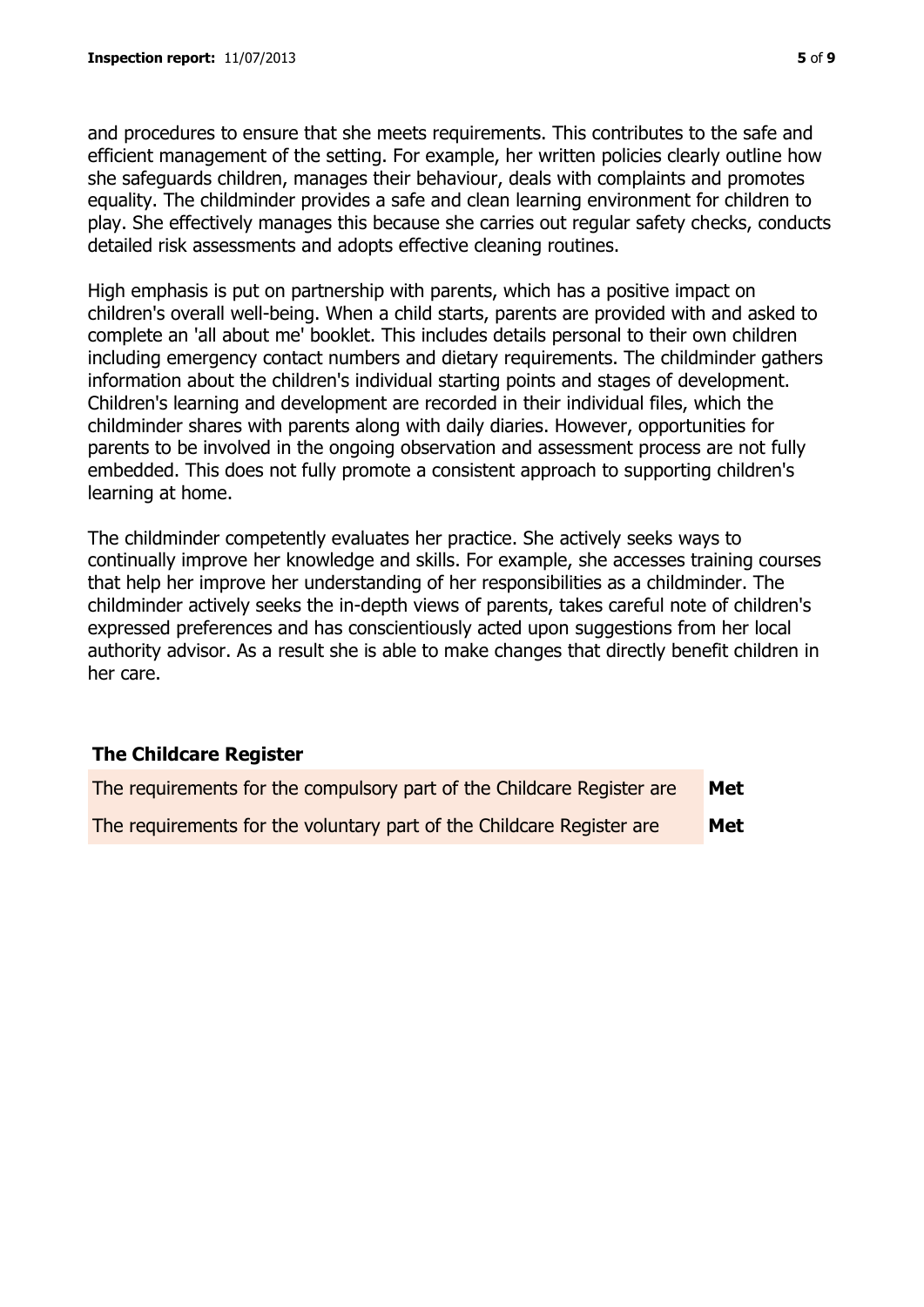# **What inspection judgements mean**

## **Registered early years provision**

| <b>Grade</b> | <b>Judgement</b> | <b>Description</b>                                                                                                                                                                                                                                                                                                                                                                 |
|--------------|------------------|------------------------------------------------------------------------------------------------------------------------------------------------------------------------------------------------------------------------------------------------------------------------------------------------------------------------------------------------------------------------------------|
| Grade 1      | Outstanding      | Outstanding provision is highly effective in meeting the needs<br>of all children exceptionally well. This ensures that children are<br>very well prepared for the next stage of their learning.                                                                                                                                                                                   |
| Grade 2      | Good             | Good provision is effective in delivering provision that meets<br>the needs of all children well. This ensures children are ready<br>for the next stage of their learning.                                                                                                                                                                                                         |
| Grade 3      | Satisfactory     | Satisfactory provision is performing less well than expectations<br>in one or more of the key areas. It requires improvement in<br>order to be good.                                                                                                                                                                                                                               |
| Grade 4      | Inadequate       | Provision that is inadequate requires significant improvement<br>and/or enforcement action. The provision is failing to give<br>children an acceptable standard of early years education and/or<br>is not meeting the safeguarding and welfare requirements of<br>the Early Years Foundation Stage. It will be inspected again<br>within 12 months of the date of this inspection. |
| Met          |                  | The provision has no children on roll. The inspection judgement<br>is that the provider continues to meet the requirements for<br>registration.                                                                                                                                                                                                                                    |
| Not met      |                  | The provision has no children on roll. The inspection judgement<br>is that the provider does not meet the requirements for<br>registration.                                                                                                                                                                                                                                        |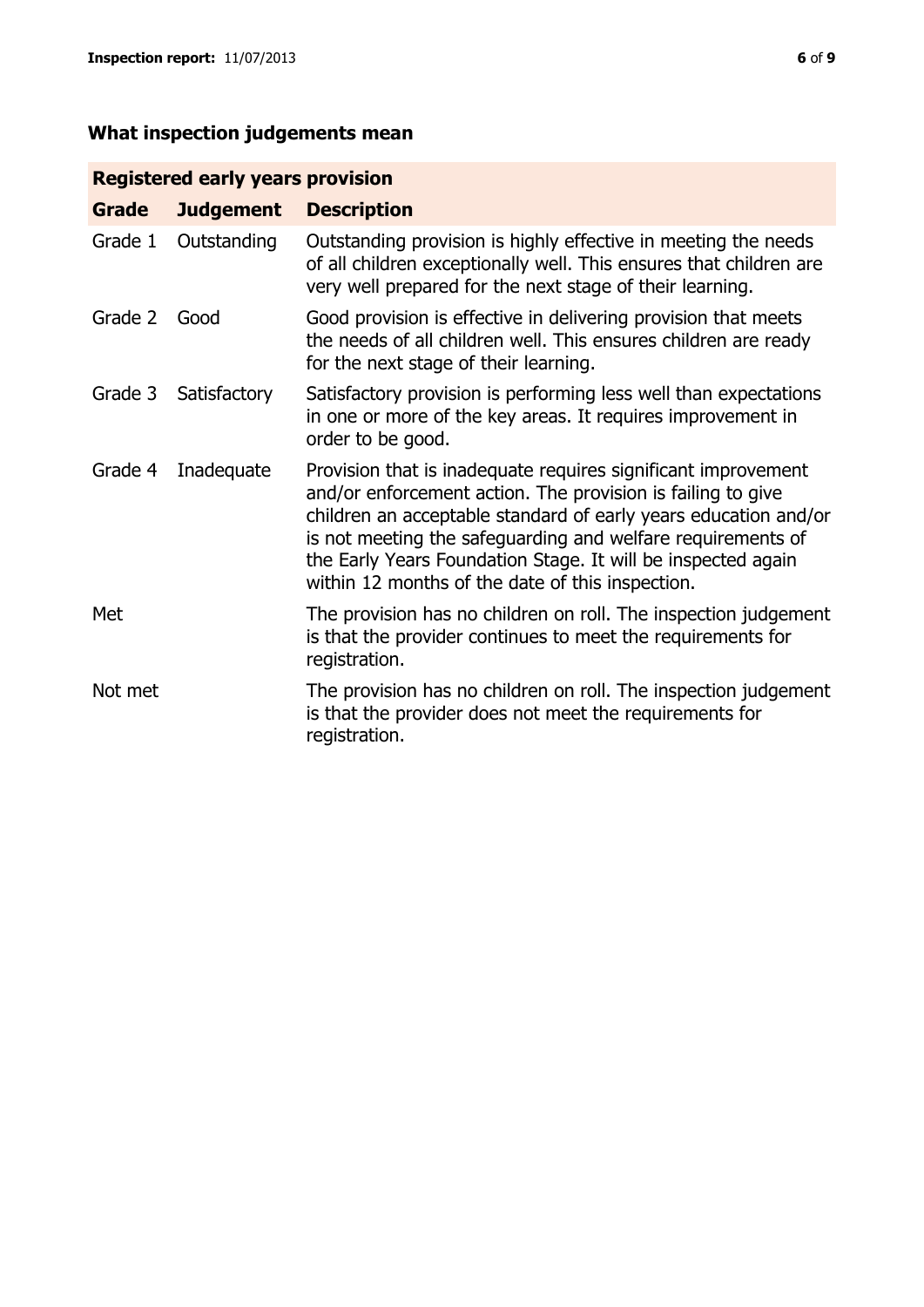## **Inspection**

This inspection was carried out by Ofsted under sections 49 and 50 of the Childcare Act 2006 on the quality and standards of provision that is registered on the Early Years Register. The registered person must ensure that this provision complies with the statutory framework for children's learning, development and care, known as the Early Years Foundation Stage.

## **Setting details**

| Unique reference number       | EY428764              |
|-------------------------------|-----------------------|
| <b>Local authority</b>        | <b>Waltham Forest</b> |
| <b>Inspection number</b>      | 776625                |
| <b>Type of provision</b>      | Childminder           |
| <b>Registration category</b>  | Childminder           |
| <b>Age range of children</b>  | $0 - 8$               |
| <b>Total number of places</b> | 5                     |
| Number of children on roll    | 1                     |
| <b>Name of provider</b>       |                       |
| Date of previous inspection   | not applicable        |
| <b>Telephone number</b>       |                       |

Any complaints about the inspection or the report should be made following the procedures set out in the guidance *'Complaints procedure: raising concerns and making complaints* about Ofsted', which is available from Ofsted's website: www.ofsted.gov.uk. If you would like Ofsted to send you a copy of the guidance, please telephone 0300 123 4234, or email enquiries@ofsted.gov.uk.

## **Type of provision**

For the purposes of this inspection the following definitions apply:

Full-time provision is that which operates for more than three hours. These are usually known as nurseries, nursery schools and pre-schools and must deliver the Early Years Foundation Stage. They are registered on the Early Years Register and pay the higher fee for registration.

Sessional provision operates for more than two hours but does not exceed three hours in any one day. These are usually known as pre-schools, kindergartens or nursery schools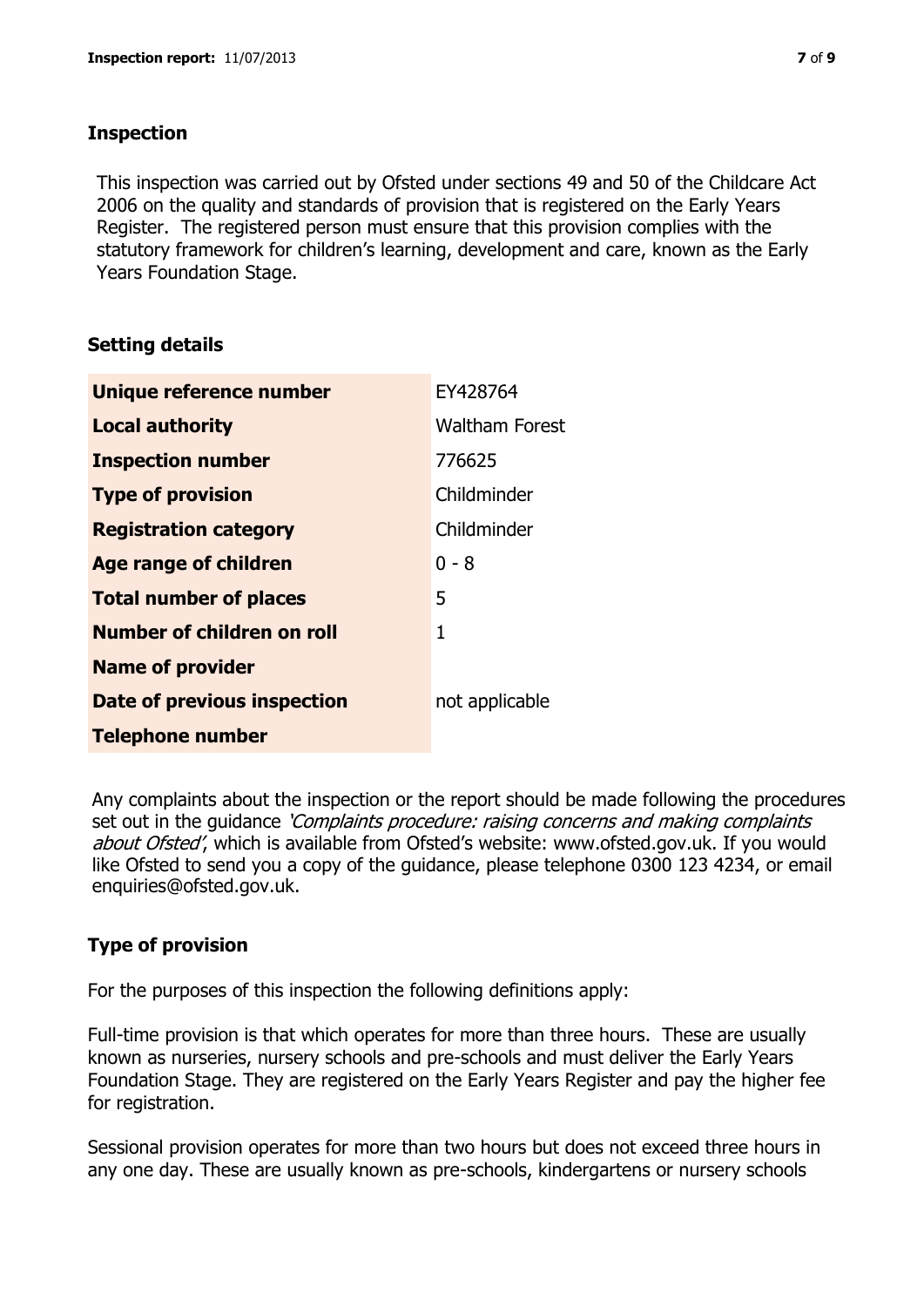and must deliver the Early Years Foundation Stage. They are registered on the Early Years Register and pay the lower fee for registration.

Childminders care for one or more children where individual children attend for a period of more than two hours in any one day. They operate from domestic premises, which are usually the childminder's own home. They are registered on the Early Years Register and must deliver the Early Years Foundation Stage.

Out of school provision may be sessional or full-time provision and is delivered before or after school and/or in the summer holidays. They are registered on the Early Years Register and must deliver the Early Years Foundation Stage. Where children receive their Early Years Foundation Stage in school these providers do not have to deliver the learning and development requirements in full but should complement the experiences children receive in school.